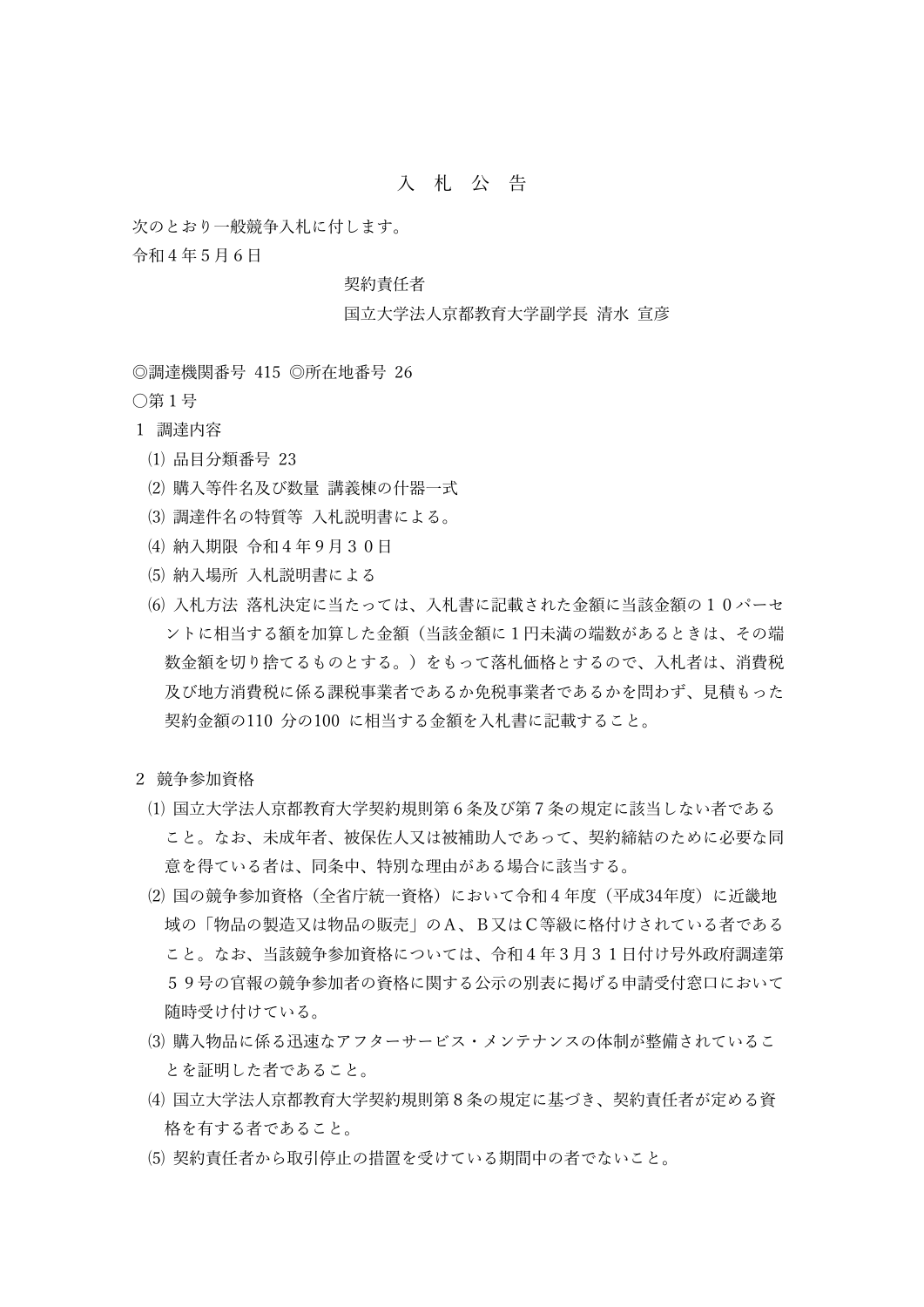- 3 入札書の提出場所等
	- ⑴ 入札書の提出場所、契約条項を示す場所、入札説明書の交付場所及び問合せ先 〒612-8522 京都市伏見区深草藤森町1番地 京都教育大学会計課契約グループ 對野正裕 電話075-644-8116
	- ⑵ 入札説明書の交付方法 本公告の日から上記3⑴の交付場所にて交付する。
	- ⑶ 入札書の受領期限 令和4年6月27日17時00分
	- ⑷ 開札の日時及び場所 令和4年7月1日15時00分 京都教育大学事務局会議室
- 4 その他
	- ⑴ 契約手続において使用する言語及び通貨 日本語及び日本国通貨。
	- ⑵ 入札保証金及び契約保証金 免除。
	- ⑶ 入札者に要求される事項 この一般競争に参加を希望する者は、封印した入札書に本 公告に示した物品又はこれと同等のものを納入できることを証明する書類並びに本公 告に示した物品と同等のものをもって競争に参加しようとする者については、当該物 品が本公告に示した物品と同等であることを証明する資料及び製品の見本等を添付し て入札書の受領期限までに提出しなければならない。入札者は、開札日の前日までの 間において、契約責任者から当該書類に関し説明を求められた場合は、それに応じな ければならない。
	- ⑷ 入札の無効 本公告に示した競争参加資格のない者の提出した入札書、入札者に求め られる義務を履行しなかった者の提出した入札書、その他入札説明書による。
	- ⑸ 契約書作成の要否 要
	- ⑹ 落札者の決定方法 本公告に示した物品を納入できると契約責任者が判断した入札者 であって、国立大学法人京都教育大学契約規則第15条の規定に基づいて作成された 予定価格の制限の範囲内で最低価格をもって有効な入札を行った入札者を落札者とす る。
	- ⑺ 手続における交渉の有無 無。
	- ⑻ その他 詳細は、入札説明書による。なお、入札説明書等で当該調達に関する環境上 の条件を定めた調達であると示されている場合は、十分理解した上で応札すること。

5 Summary

- ⑴ Official in charge of disbursement of the procuring entity: Norihiko Shimizu, The Obligating Officer Director-General Trustee, The National University Corporation Kyoto University of Education.
- ⑵ Classification of the products to be procured : 23